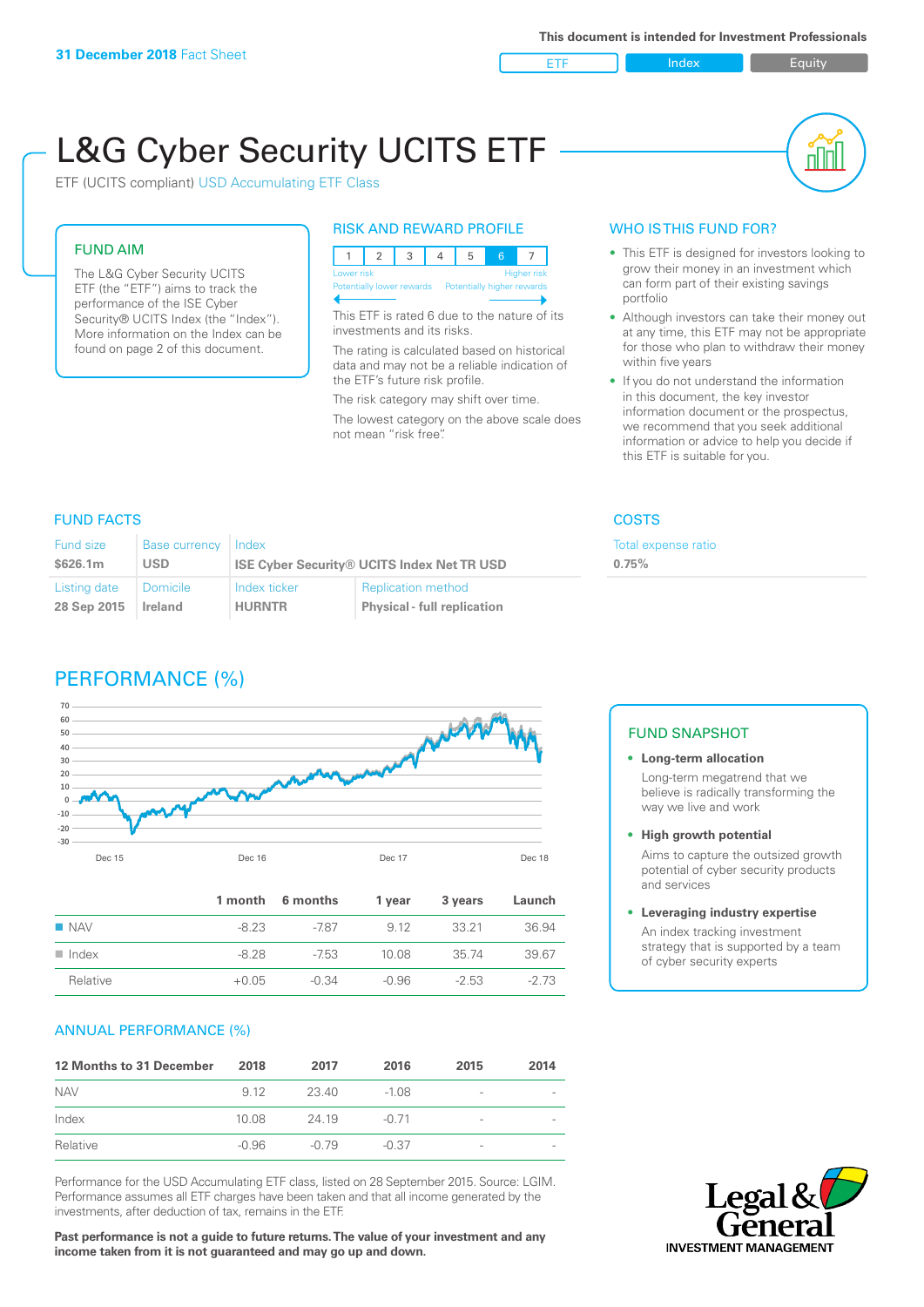# L&G Cyber Security UCITS ETF

# INDEX BREAKDOWN

The breakdowns below relate to the Index. The ETF's portfolio may deviate from the below. All data source LGIM unless otherwise stated. Totals may not sum to 100% due to rounding.





| <b>USD</b>         | 83.0 |
|--------------------|------|
| $\blacksquare$ GBP | 7.1  |
| $\blacksquare$ JPY | 5.4  |
| $R$ KRW            | 3.2  |
| <b>EUR</b>         | 14   |



# TOP 10 CONSTITUENTS (%)

| Imperva                           | 44  |
|-----------------------------------|-----|
| FireEye                           | 3.5 |
| NetScout Systems                  | 3.4 |
| Cyberark                          | 34  |
| <b>Juniper Networks</b>           | 3.3 |
| Cisco Systems                     | 32  |
| Symantec                          | 32  |
| Check Point Software Technologies | 3.2 |
| Ahnl ah                           | 3.2 |
| Splunk                            | 3.2 |
|                                   |     |

# INDEX DESCRIPTION

The Index aims to track the performance of a basket of stocks of companies that are actively engaged in providing cyber security technology and services.

The Index is comprised of companies which are publically traded on various stock exchanges around the world that generate a material proportion of their revenues from the cyber security industry. The industry is deemed to be comprised of companies in the following two subsectors: (1) Infrastructure Providers that develop hardware and software for safeguarding internal and external access to files, websites and networks; and (2) Service Providers that provide consulting and secure cyber-based services.

A company is only eligible for inclusion in the Index if it is of a sufficient size (determined by reference to the total market value of its shares) and it is sufficiently "liquid" (a measure of how actively its shares are traded on a daily basis).

Within the Index, the weights allocated to the Infrastructure Provider and Service Provider subsectors are determined by reference to the relative size of each sector (i.e. the total market value of the shares of all companies within each subsector). Initially, the companies are equally weighted within each subsector. However, an adjustment to the weights is made if any company falls short of a liquidity test that is applied to each company individually.

# INVESTMENT MANAGER

GO ETF Solutions LLP is the investment manager for each of the exchange traded funds (ETFs) issued by Legal & General UCITS ETF Plc and is responsible for the day-to-day investment management decisions for this ETF. The team is highly experienced with respect to all aspects relating to the management of an ETF portfolio, including collateral management, OTC swap trading, adherence to UCITS regulations and counterparty exposure and monitoring.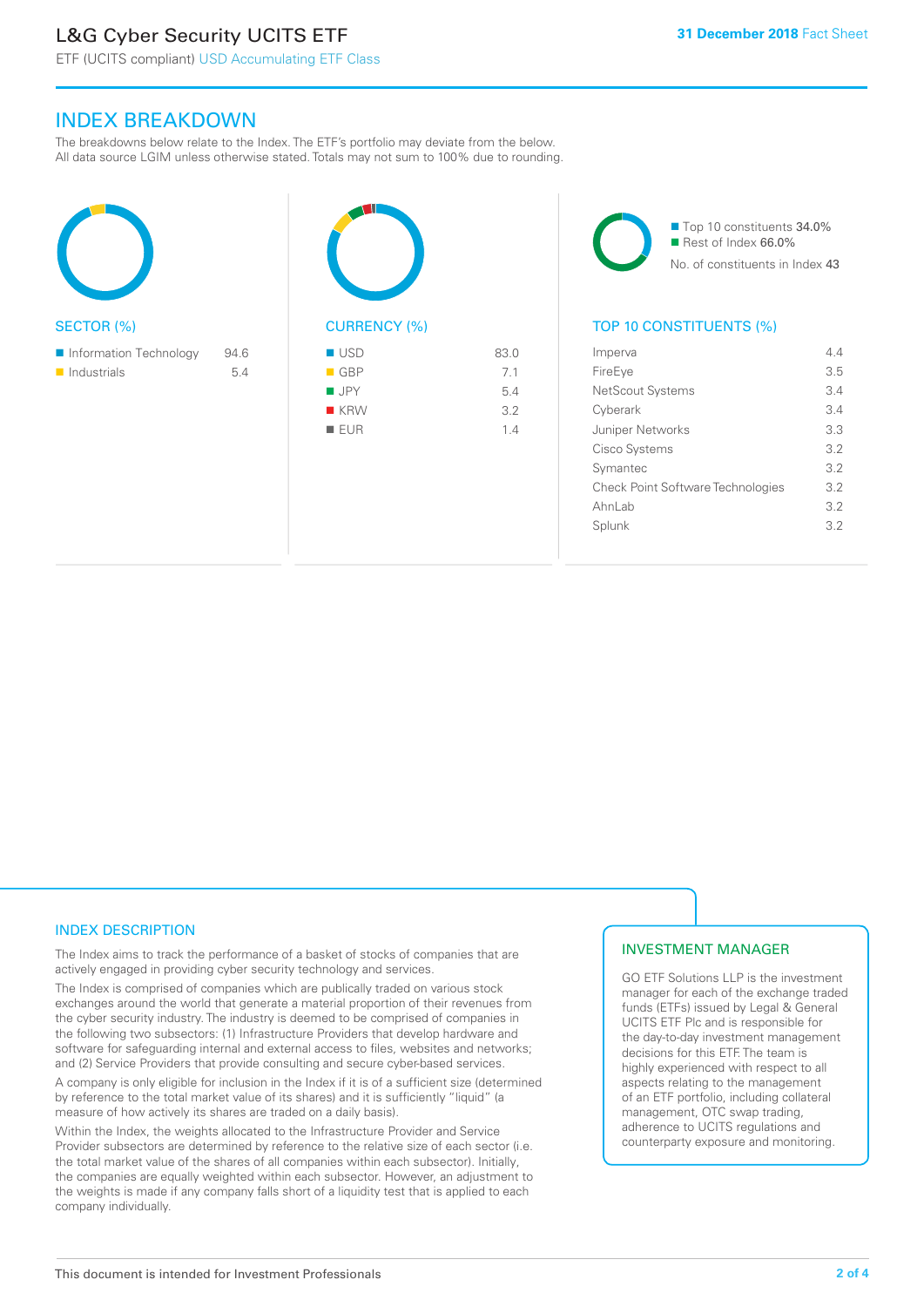# L&G Cyber Security UCITS ETF

ETF (UCITS compliant) USD Accumulating ETF Class

#### KEY RISKS

- An investment in the ETF involves a significant degree of risk. Any decision to invest should be based on the information contained in the relevant prospectus. Prospective investors should obtain their own independent accounting, tax and legal advice and should consult their own professional advisers to ascertain the suitability of the ETF as an investment.
- The value of the shares in the ETF is directly affected by increases and decreases in the value of the Index. Accordingly the value of a share in the ETF may go up or down and a shareholder may lose some or the entire amount invested.
- The ETF's ability to closely track the Index will be affected by its ability to purchase and/or sell the Index constituents and any legal or regulatory restrictions or disruptions affecting them.
- The ETF's ability to closely track the Index will also be affected by transaction costs and taxes incurred when adjusting its investment portfolio generally and/ or to mirror any periodic adjustments to the constituents of the Index. There can be no certainty that ETF shares can always be bought or sold on a stock exchange or that the market price at which the ETF shares may be traded on a stock exchange will reflect the performance of the Index.
- The ETF is subject to the risk that third party service providers (such as a bank entering into swaps with the ETF or the ETF's depositary) may go bankrupt or fail to pay money due to the ETF or return property belonging to the ETF.
- As the Index includes micro, small and medium-sized publicly traded companies, the ETF is subject to the risk that such companies may be more vulnerable to adverse business or economic events and greater and more unpredictable price changes than larger companies or the stock market as a whole.
- The ETF is subject to the risks associated with technology-focused companies and are particularly vulnerable to rapid developments in technology (which may leave their products out-of-date), government regulation and competition from domestic and foreign competitors who may have lower production costs. Such companies may also have difficulties establishing and maintaining patents, copyrights, trademarks and trade secrets relating to their products which could negatively affect their value.

For more in[form](https://www.lgimetf.com/)ation, please refer to the key investor information document on our website M

## TRADING INFORMATION

| <b>Exchange</b>           | <b>Currency ISIN</b> |                     | <b>SEDOL</b>   | <b>Ticker</b> | <b>Bloomberg</b> |
|---------------------------|----------------------|---------------------|----------------|---------------|------------------|
| London Stock Exchange USD |                      | IE00BYPLS672        | BYPLS67        | <b>USPY</b>   | USPY IN          |
| London Stock Exchange GBP |                      | IE00BYPLS672        | BYRGP36        | <b>ISPY</b>   | <b>ISPY IN</b>   |
| Borsa Italiana            | EUR                  | <b>IFOORYPLS672</b> | <b>BYV7098</b> | <b>ISPY</b>   | <b>ISPY IM</b>   |
| Deutsche Börse            | EUR                  | DE000A14ZT85        | <b>BYN2022</b> | <b>USPY</b>   | <b>USPY GY</b>   |
| <b>SIX Swiss Exchange</b> | <b>CHF</b>           | IE00BYPLS672        | <b>RYSXHT6</b> | <b>ISPY</b>   | <b>ISPY SW</b>   |
| NYSE Euronext             | FUR                  | IF00BYPLS672        | BE33SD9        | ISPY          | ISPY NA          |

The currency shown is the trading currency of the listing.



#### SPOTLIGHT ON LEGAL & GENERAL INVESTMENT MANAGEMENT

We are one of Europe's largest asset managers and a major global investor, with assets under management of £984.8 billion (as at 30 June 2018). We work with a wide range of global clients, including pension schemes, sovereign wealth funds, fund distributors and retail investors.

Assets under management include derivative positions and assets managed by LGIMA, an SEC Registered Investment Advisor.

## COUNTRY REGISTRATION



# TO FIND OUT MORE

Visit **lgimetf.com**



#### **Index Disclaimer**

Nasdaq, Inc. and its respective affiliates do not guarantee the accuracy and/or the completeness of the ISE Cyber Security® UCITS Index (the "Index") or any data included therein and Nasdaq, Inc. and its respective affiliates shall have no liability for any errors, omissions, or interruptions therein. Nasdaq, Inc. and its respective affiliates make no warranty, express or implied, as to results to be obtained by the adviser, owners of the ETF, or any other person or entity from the use of the Index or any data included therein. Nasdaq, Inc. and its respective affiliates make no express or implied warranties, and expressly disclaim all warranties, of merchantability or fitness for a particular purpose or use with respect to the Index or any data included therein. Without limiting any of the foregoing, in no event shall Nasdaq, Inc. or its respective affiliates have any liability for any lost profits or indirect, punitive, special or consequential damages or losses, even if notified of the possibility of such damages.